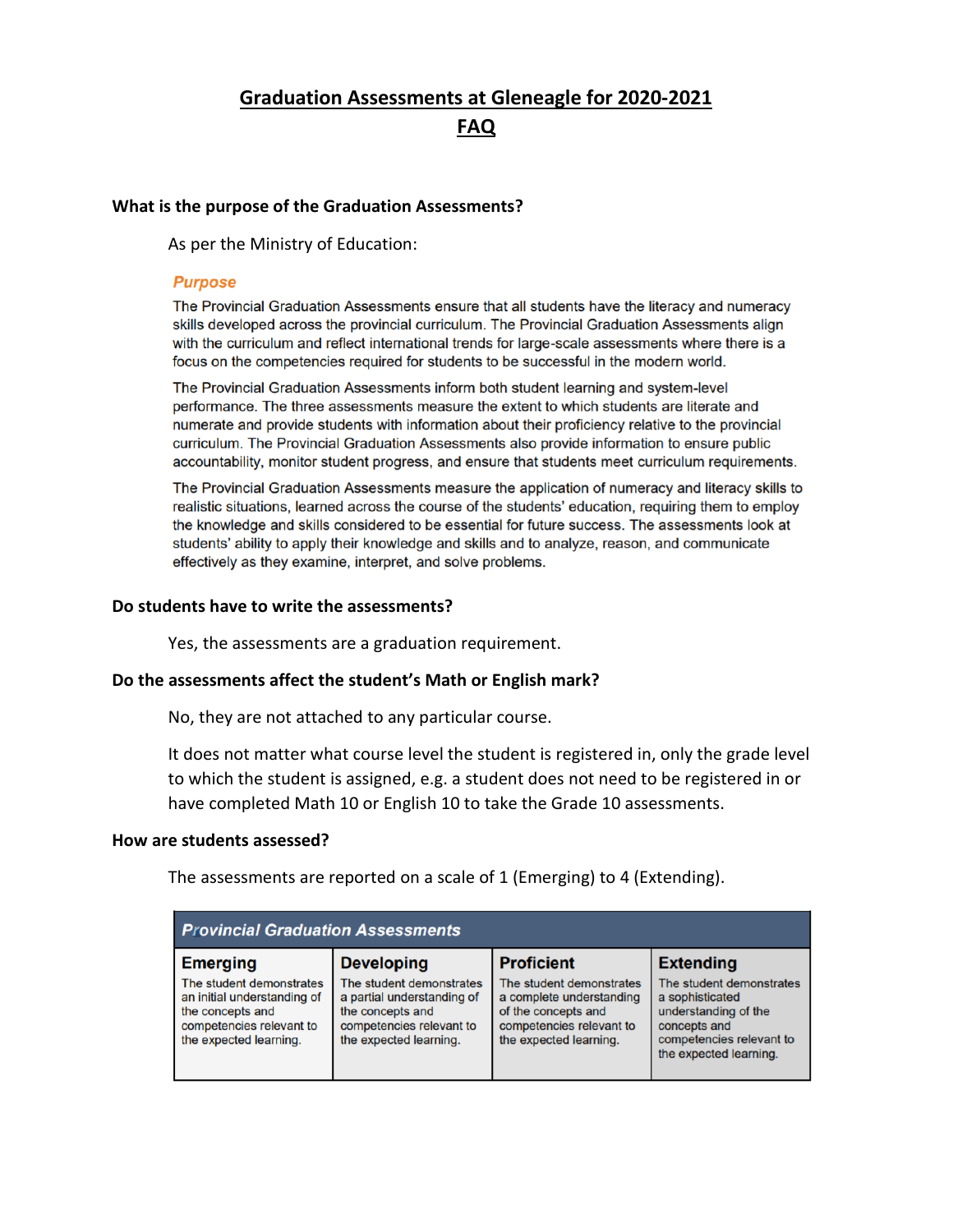## **Does the student need to meet a particular proficiency level in order to graduate?**

No, the only requirement is that the student write the assessments.

#### **Where is the assessment score reported?**

The student's assessment score is reported on the student transcript.

## **Can students re-write the assessments?**

There will be an opportunity for students to re-write the assessments to improve their achievement level if they choose. Until graduation, students may write a Provincial Graduation Assessment up to three times: the original attempt and two re-writes.

## **Are these assessments required for post-secondary admissions?**

Each post-secondary school has the authority to determine admission requirements. Some have already indicated they will not use the Graduation Assessments. It is possible others will use it in the future to inform decisions. Students can check with individual institutions to verify their admissions information.

#### **When do students write the assessments?**

Once fully implemented, students:

- write the Numeracy 10 and Literacy 10 assessments in their Grade 10 year
- write the Literacy 12 assessment in their Grade 12 year (not required for 2020- 2021)

## **Who needs to write the assessments this year?**

#### Current grade 10s

-will write the Numeracy assessment in the quarter they are taking Math 10 -will write the Literacy assessment in the quarter they are taking English 10

Note: if a student is not taking Math 10 or English 10 this year, we will assign the student one of the four sessions and notify the student by email

## Current grade 11s

-should have already written the Numeracy 10 and Literacy 10 assessment last year -students are required to register for the assessment if they did not write one or both of them last year

## Current grade 12s

-should have already written the Numeracy 10 assessment

- -are NOT required to write the Literacy 10 assessment
- -are NOT required to write the Literacy 12 assessment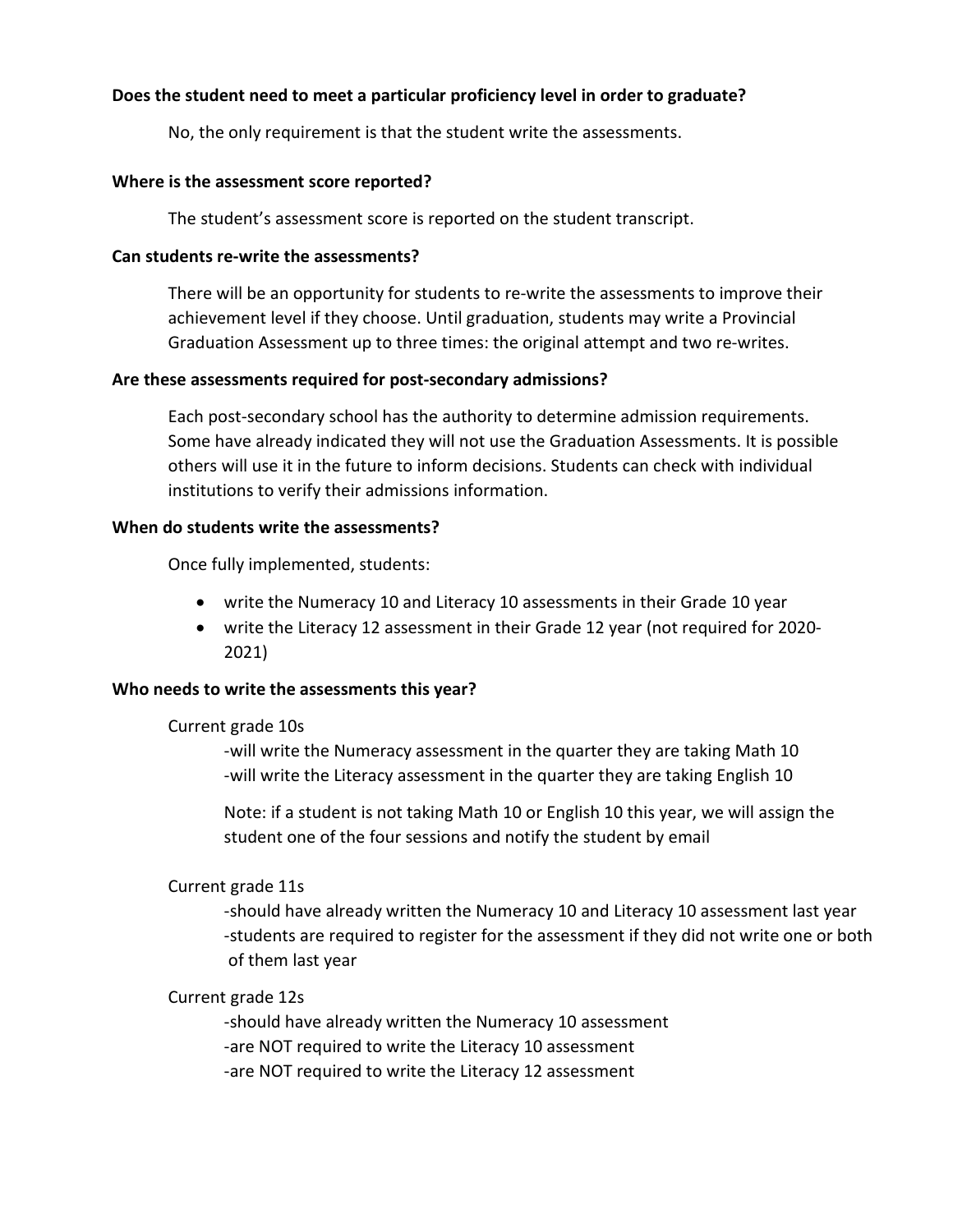#### **How can students prepare for the assessment?**

Students do not need to study for the assessment. They are designed to assess the student's level of numeracy and literacy skills during their Grade 10 and Grade 12 year. They are not attached to courses.

Students can benefit from previewing the format of the assessment. Students can access this information at the Ministry of Education website.

# Numeracy:

<https://curriculum.gov.bc.ca/assessment/grade-10-numeracy-assessment>

# Literacy:

[https://curriculum.gov.bc.ca/assessment/literacy-assessment/grade-10-literacy](https://curriculum.gov.bc.ca/assessment/literacy-assessment/grade-10-literacy-%20assessment)[assessment](https://curriculum.gov.bc.ca/assessment/literacy-assessment/grade-10-literacy-%20assessment)

# **Do students need to register for the assessments?**

All grade 10 students are **automatically registered** to write the assessments. They will write it in the quarter they have Math 10 or English 10.

 \*\*\*Math 10 classes include: Workplace Math 10 or Foundations and Pre-Calculus 10 \*\*\*English 10 classes include: Creative Writing 10, New Media 10 and Literary Studies 10 This will mean some students will write both assessments in the same quarter.

Grade 12 students who have not written the Numeracy 10 assessment will automatically be registered for the November 2020 session. An email with day, time and location will be sent to their 125-school email account.

Students who need to pre-register:

- a grade 10 student who is not in either a Math 10 or English 10 class this year
- any student who wishes to re-write an assessment

To register, please email Ms. Leanna Hall [\(lehall@sd43.bc.ca\)](mailto:lehall@sd43.bc.ca). Students may re-write in the January, April and June sessions only. The deadline to register is 30 days prior to the assessment date (see the dates below).

## **What do students need to bring to the assessment?**

- Pen/pencil and eraser
- Your Provincial Education Number (PEN) (this is a 9-digit number located in your MyED account or on a report card)
- Picture identification
- OPTIONAL: A scientific calculator for the Numeracy Assessment. An online calculator is provided within the assessment if needed

## **What are the dates of the graduation assessments?**